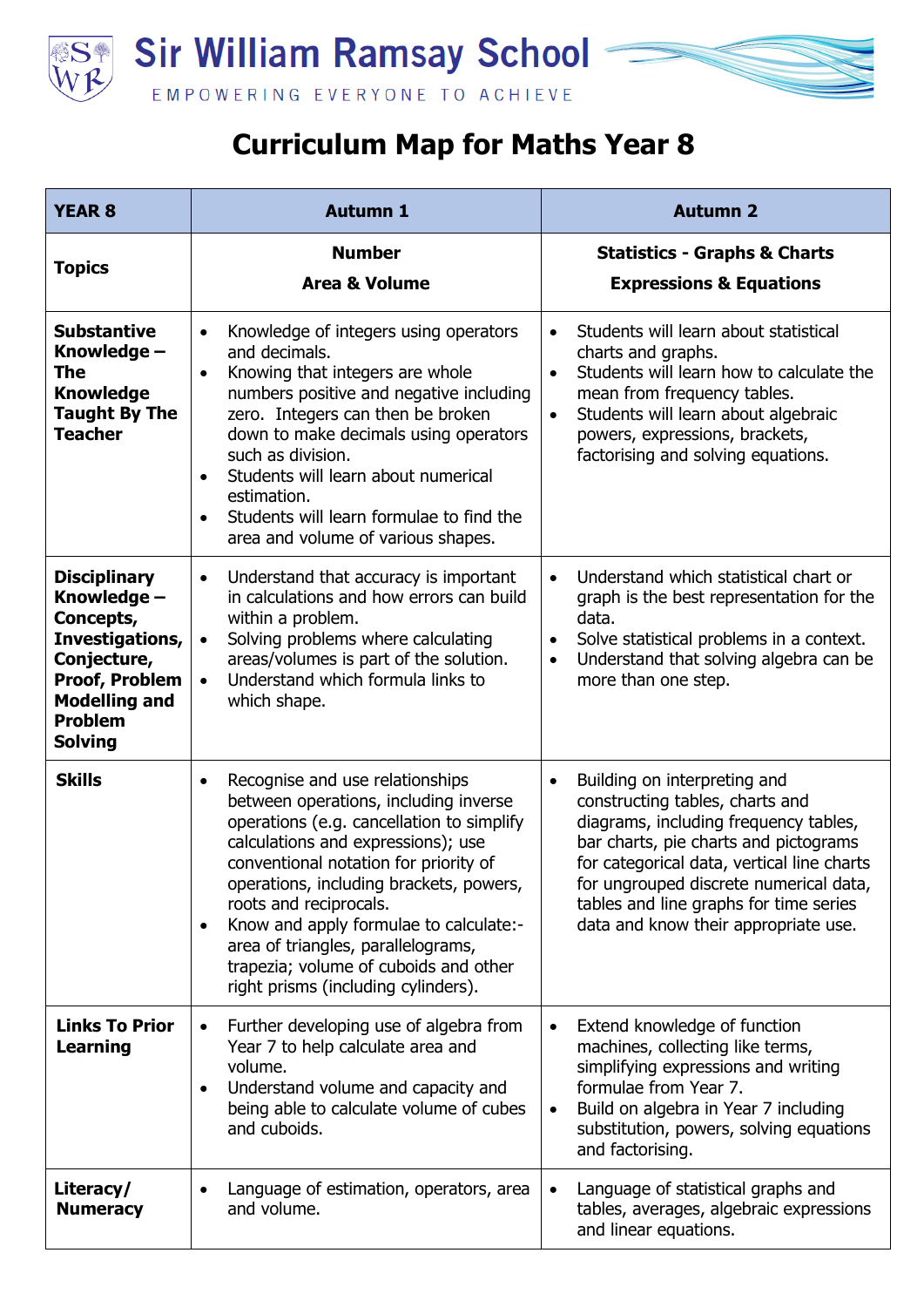|                                   | Extension of deconstructing a written<br>question into mathematical form from<br>Year 7 to more complex problems.                    | Extension of deconstructing a written<br>question into mathematical form from<br>Year 7 to more complex problems.                    |
|-----------------------------------|--------------------------------------------------------------------------------------------------------------------------------------|--------------------------------------------------------------------------------------------------------------------------------------|
| <b>Cross</b><br><b>Curricular</b> | Any areas which use numerical<br>estimation, areas or volumes.<br>Link to real life contexts.                                        | Any areas which use statistical graphs,<br>tables or algebra.<br>Link to algebra to real life situations.                            |
| <b>Assessment</b>                 | Learning checks throughout with low<br>$\bullet$<br>stakes questioning and starters.<br>Summative assessment at the end of<br>topic. | Learning checks throughout with low<br>$\bullet$<br>stakes questioning and starters.<br>Summative assessment at the end of<br>topic. |

| <b>YEAR 8</b>                                                                                                                                                          | <b>Spring 1</b>                                                                                                                                                                                                                                                                                                                                                                                                                                                                                                                                                             | <b>Spring 2</b>                                                                                                                                                                                                                                                                                                                                                                |
|------------------------------------------------------------------------------------------------------------------------------------------------------------------------|-----------------------------------------------------------------------------------------------------------------------------------------------------------------------------------------------------------------------------------------------------------------------------------------------------------------------------------------------------------------------------------------------------------------------------------------------------------------------------------------------------------------------------------------------------------------------------|--------------------------------------------------------------------------------------------------------------------------------------------------------------------------------------------------------------------------------------------------------------------------------------------------------------------------------------------------------------------------------|
| <b>Topics</b>                                                                                                                                                          | <b>Real Life Graphs</b><br><b>Decimals &amp; Ratio</b>                                                                                                                                                                                                                                                                                                                                                                                                                                                                                                                      | <b>Lines &amp; Angles</b>                                                                                                                                                                                                                                                                                                                                                      |
| <b>Substantive</b><br>Knowledge -<br>The<br><b>Knowledge</b><br><b>Taught By The</b><br><b>Teacher</b>                                                                 | Students will learn about distance-time<br>$\bullet$<br>graphs and how to interpret them.<br>Students will learn about degrees of<br>$\bullet$<br>accuracy when using and calculating<br>with decimals.<br>Students will learn how to split<br>quantities using ratios.                                                                                                                                                                                                                                                                                                     | Students will learn about angle<br>$\bullet$<br>properties on a straight line, about a<br>point, in polygons and with parallel<br>lines.                                                                                                                                                                                                                                       |
| <b>Disciplinary</b><br>Knowledge -<br>Concepts,<br>Investigations,<br>Conjecture,<br><b>Proof, Problem</b><br><b>Modelling and</b><br><b>Problem</b><br><b>Solving</b> | Understand graphs have various<br>$\bullet$<br>purposes and can be linked to real life<br>scenarios.<br>Understand graphs can display data<br>$\bullet$<br>more effectively to help recognise<br>trends.                                                                                                                                                                                                                                                                                                                                                                    | Understand the rules for angles and<br>$\bullet$<br>their proofs.<br>Understand the concept of parallel lines<br>$\bullet$<br>and how it links to angles.                                                                                                                                                                                                                      |
| <b>Skills</b>                                                                                                                                                          | Identify and interpret gradients and<br>$\bullet$<br>intercepts of linear functions graphically<br>and algebraically.<br>Round numbers and measures to an<br>appropriate degree of accuracy (e.g. to<br>a specified number of decimal places or<br>significant figures).<br>Divide a given quantity into two parts in<br>a given part: part or part: whole ratio;<br>express the division of a quantity into<br>two parts as a ratio; apply ratio to real<br>contexts and problems (such as those<br>involving conversion, comparison,<br>scaling, mixing, concentrations). | Apply the properties of angles at a<br>$\bullet$<br>point, angles at a point on a straight<br>line, vertically opposite angles;<br>understand and use alternate and<br>corresponding angles on parallel lines;<br>derive and use the sum of angles in a<br>triangle (e.g. to deduce and use the<br>angle sum in any polygon, and to derive<br>properties of regular polygons). |
| <b>Links To Prior</b><br>Learning                                                                                                                                      | Build on knowledge of four quadrants<br>$\bullet$<br>and to plot straight line graphs in Year<br>7, in order to interpret conversion<br>graphs, distance-time graphs, line<br>graphs and put into real life context.                                                                                                                                                                                                                                                                                                                                                        | Develop further the use of conventional<br>$\bullet$<br>terms and notation: points, lines,<br>vertices, edges, planes, parallel lines,<br>perpendicular lines, right angles,<br>polygons, regular polygons and<br>polygons with reflection and/or rotation<br>symmetries from Year 7.                                                                                          |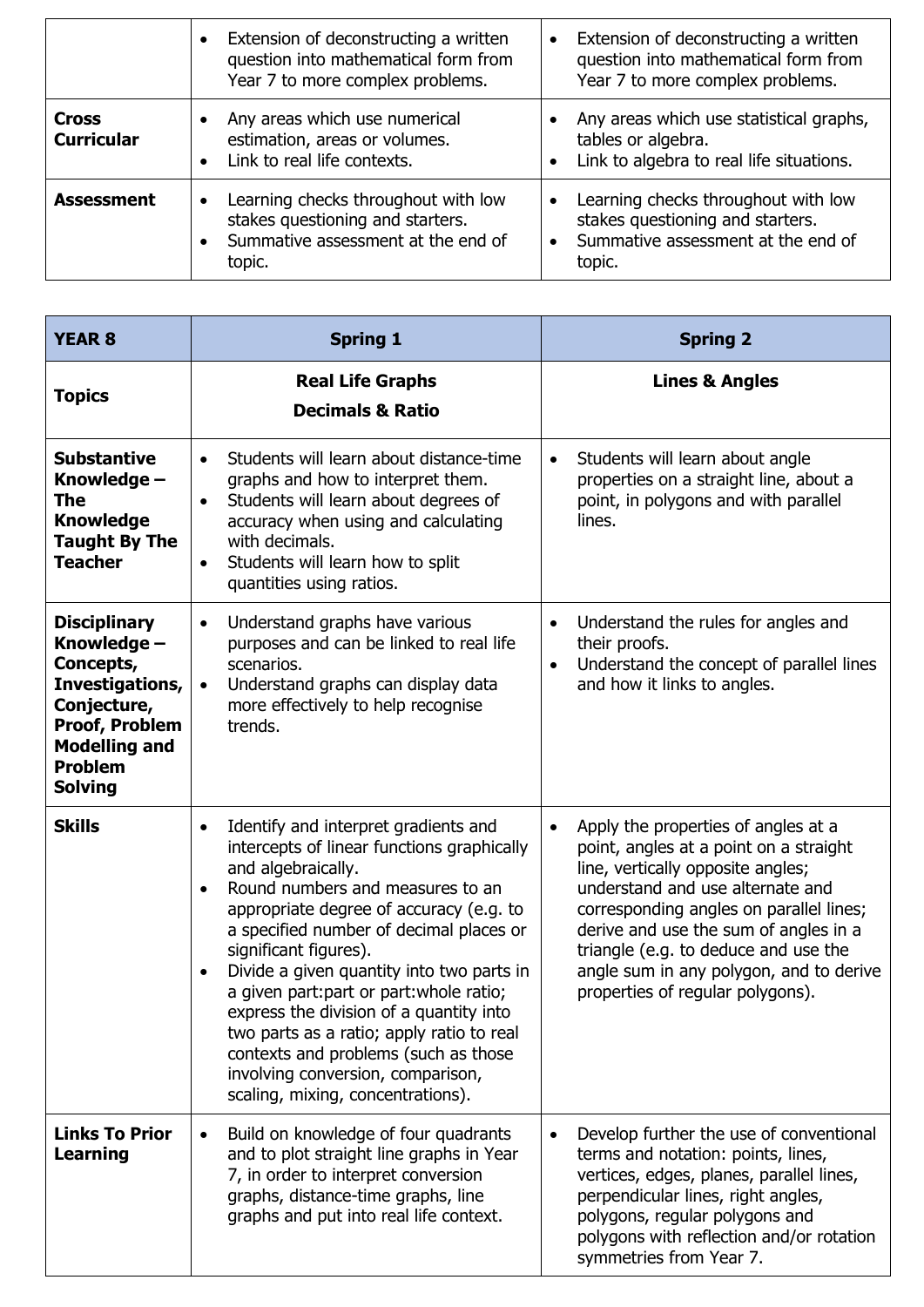|                              | Build on the ratio and proportion work<br>in Year 7 to problem solving with and<br>applying knowledge of ratios.                                                             | To reason and use proofs to solve<br>problems, calculate missing angles on<br>parallel lines and interior and exterior<br>angles of polygons.                |
|------------------------------|------------------------------------------------------------------------------------------------------------------------------------------------------------------------------|--------------------------------------------------------------------------------------------------------------------------------------------------------------|
| Literacy/<br><b>Numeracy</b> | Language of graphs and ratio.<br>$\bullet$<br>Extension of deconstructing a written<br>$\bullet$<br>question into mathematical form from<br>Year 7 to more complex problems. | Language of lines, angles and polygons.<br>Extension of deconstructing a written<br>question into mathematical form from<br>Year 7 to more complex problems. |
| Cross<br><b>Curricular</b>   | Any areas which use graphs or ratio.<br>Link to real life contexts.                                                                                                          | Any areas which use angles or<br>polygons.<br>Link to real life contexts such as<br>construction.                                                            |
| <b>Assessment</b>            | Learning checks throughout with low<br>$\bullet$<br>stakes questioning and starters.<br>Summative assessment at the end of<br>topic.                                         | Learning checks throughout with low<br>stakes questioning and starters.<br>Summative assessment at the end of<br>topic.                                      |

| <b>YEAR 8</b>                                                                                                                                                   | <b>Summer 1</b>                                                                                                                                                                                                                                                                                                                                                                                                                                                                                            | <b>Summer 2</b>                                                                                                                                                                                                                                                                                                                                                                                                                                                                                                               |
|-----------------------------------------------------------------------------------------------------------------------------------------------------------------|------------------------------------------------------------------------------------------------------------------------------------------------------------------------------------------------------------------------------------------------------------------------------------------------------------------------------------------------------------------------------------------------------------------------------------------------------------------------------------------------------------|-------------------------------------------------------------------------------------------------------------------------------------------------------------------------------------------------------------------------------------------------------------------------------------------------------------------------------------------------------------------------------------------------------------------------------------------------------------------------------------------------------------------------------|
| <b>Topics</b>                                                                                                                                                   | <b>Calculating With Fractions</b><br><b>Straight Line Graphs</b>                                                                                                                                                                                                                                                                                                                                                                                                                                           | <b>Percentages, Decimals &amp; Fractions</b>                                                                                                                                                                                                                                                                                                                                                                                                                                                                                  |
| <b>Substantive</b><br>Knowledge -<br><b>The</b><br><b>Knowledge</b><br><b>Taught By The</b><br><b>Teacher</b>                                                   | Students will learn about the magnitude<br>$\bullet$<br>of fractions.<br>Students will learn about the different<br>$\bullet$<br>types of fractions.<br>Students will learn to apply the 4<br>$\bullet$<br>operations to fractions.<br>Students will learn to plot straight line<br>$\bullet$<br>graphs from their algebraic equation.                                                                                                                                                                     | Students will learn about percentages<br>and how they link to fractions and<br>decimals.<br>Students will learn how to calculate with<br>$\bullet$<br>percentages.                                                                                                                                                                                                                                                                                                                                                            |
| <b>Disciplinary</b><br>Knowledge -<br>Concepts,<br>Investigations,<br>Conjecture,<br><b>Proof, Problem</b><br><b>Modelling and</b><br>Problem<br><b>Solving</b> | Understand that straight line graphs are<br>$\bullet$<br>made up of an equation.<br>Understand the link between an<br>$\bullet$<br>algebraic equation and its graphical<br>properties.                                                                                                                                                                                                                                                                                                                     | Understand the interchangeable nature<br>$\bullet$<br>of fractions, decimals and percentages<br>when problem solving.<br>Understand decimal multipliers and their<br>$\bullet$<br>link to percentages.                                                                                                                                                                                                                                                                                                                        |
| <b>Skills</b>                                                                                                                                                   | Interpret fractions and percentages as<br>$\bullet$<br>operators.<br>Calculate exactly with fractions using<br>$\bullet$<br>the 4 operations.<br>Work interchangeably with terminating<br>$\bullet$<br>decimals and their corresponding<br>fractions (such as 3.5 and 7/2 or 0.375<br>or 3/8); change recurring decimals into<br>their corresponding fractions and vice<br>versa.<br>Identify and interpret gradients and<br>intercepts of linear functions graphically<br>and algebraically using y=mx+c. | Define percentage as 'number of parts<br>$\bullet$<br>per hundred'; interpret percentages and<br>percentage changes as a fraction or a<br>decimal and interpret these<br>multiplicatively; express one quantity as<br>a percentage of another; compare two<br>quantities using percentages; work with<br>percentages greater than 100%; solve<br>problems involving percentage change,<br>including percentage increase/decrease<br>and original value problems and simple<br>interest including in financial<br>mathematics. |